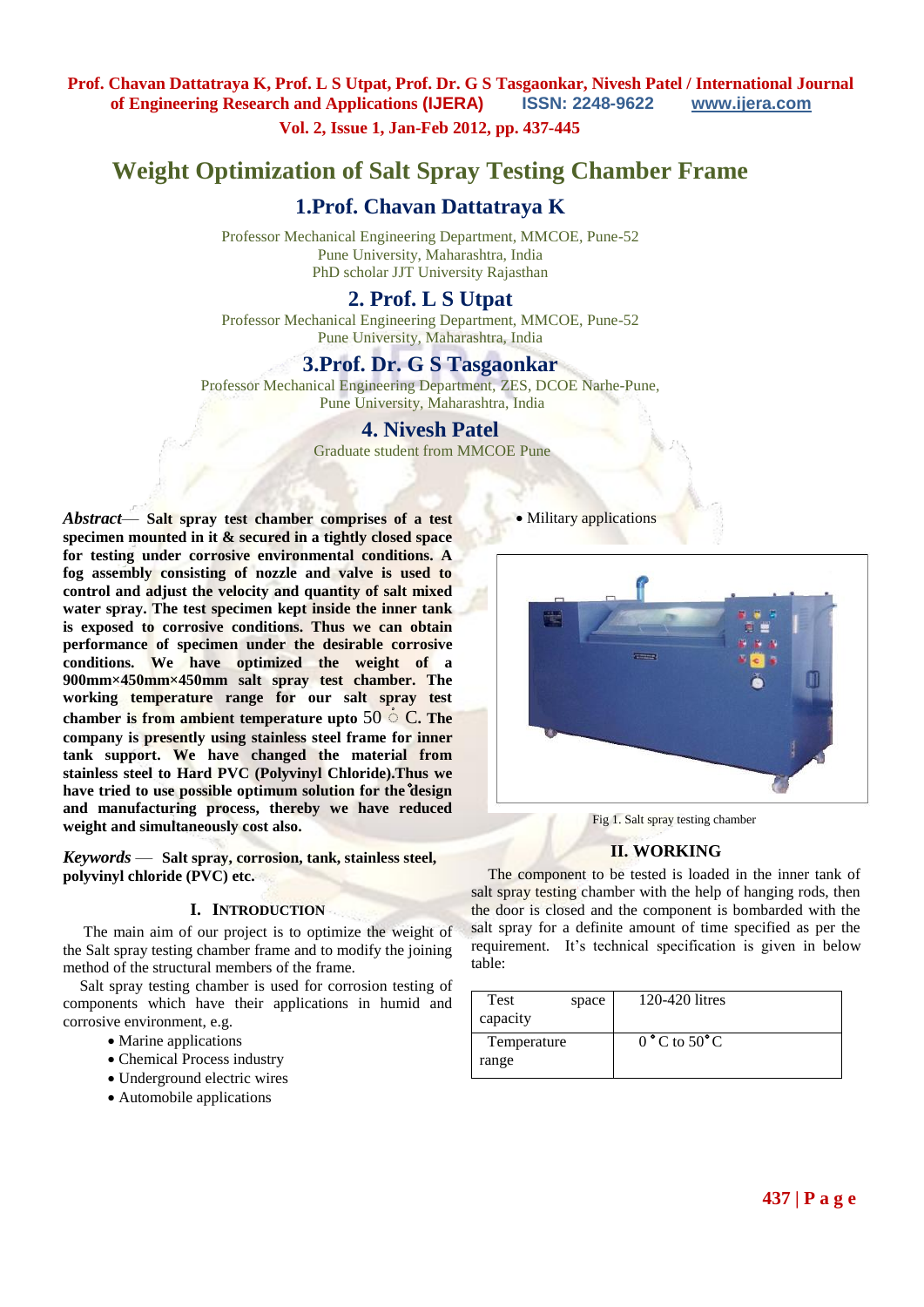# **Vol. 2, Issue 1, Jan-Feb 2012, pp. 437-445**

| Temperature<br>Accuracy | $\pm$ 1 <sup>o</sup> C                          |
|-------------------------|-------------------------------------------------|
| Fog Collection          | $0.2$ to 5 ml per hour                          |
| Power Supply            | 415 $\pm$ 5% Volts, 3 Phase,<br>Frequency 50 Hz |
| Standard Used           | IS 9000, IS 6910, ASTMB<br>117, JIS 2371 CASS   |

# **III. COMPONENTS USED IN SALT SPRAY CHAMBER**

There are number of different components required for satisfactory working of salt spray chamber, some of them are discussed below

## *A. Inner Tank:*

Inner tank is the space, where actual testing of the component's corrosion resistance is carried out. It also encloses the Spray nozzle assembly from which the salt solution is sprayed on the component to be tested. The size of inner tank is designed such that continuous recirculation of salt spray fog is maintained in the vicinity of component. The base of inner tank is slightly slanted to allow drainage of used fog. It also has wet bulb & dry bulb thermometer. Inner tank is made up of FRP (Fiber glass Reinforced Plastic). FRP is used because it is light weight and it has high corrosion resistance.



Fig 2. Inner tank

## *B. Electric Boiler:*

An electric boiler is a type of boiler where the steam is generated using electricity, rather than through the combustion of a fuel source.

### *C. Solenoid Valve:*

It is an electromechanical valve for the use with liquid or gas.

## *D. Filter:*

Inline filter is used to remove the dirt coming from the water and salt solution tank.

### *E. Thermometers:*

Inner tank consist of Dry bulb as well as wet bulb thermometers.

#### *F. Pneumatic Regulator:*

Controls the pneumatic pressure. The door of salt spray chamber is operated pneumatically.

#### *G. Water Level Indicator:*

It is used to indicate water level in the water tank.

## *H. pH Indicator:*

A pH meter is an electronic instrument measuring the pH (acidity or alkalinity) of a liquid (though special probes are sometimes used to measure the pH of semi-solid substances). A typical pH meter consists of a special measuring probe (a glass electrode) connected to an electronic meter that measures and displays the pH reading.

### *I. Spray Nozzle Pressure Gauge:*

It indicates the pressure of the jet released from nozzle and hence accordingly can be controlled as per the requirement.

### *J. Timer:*

A timer is a specialized type of clock.

### *K. Electric Panel:*

It consist of number of switches, relays, fuses, valves etc. e.g. water level control valve -if the water level in the water tank falls below minimum level it will signal the operator.

It is used for the overall functioning of salt spray chamber. Location: It is located at right side of the salt spray chamber.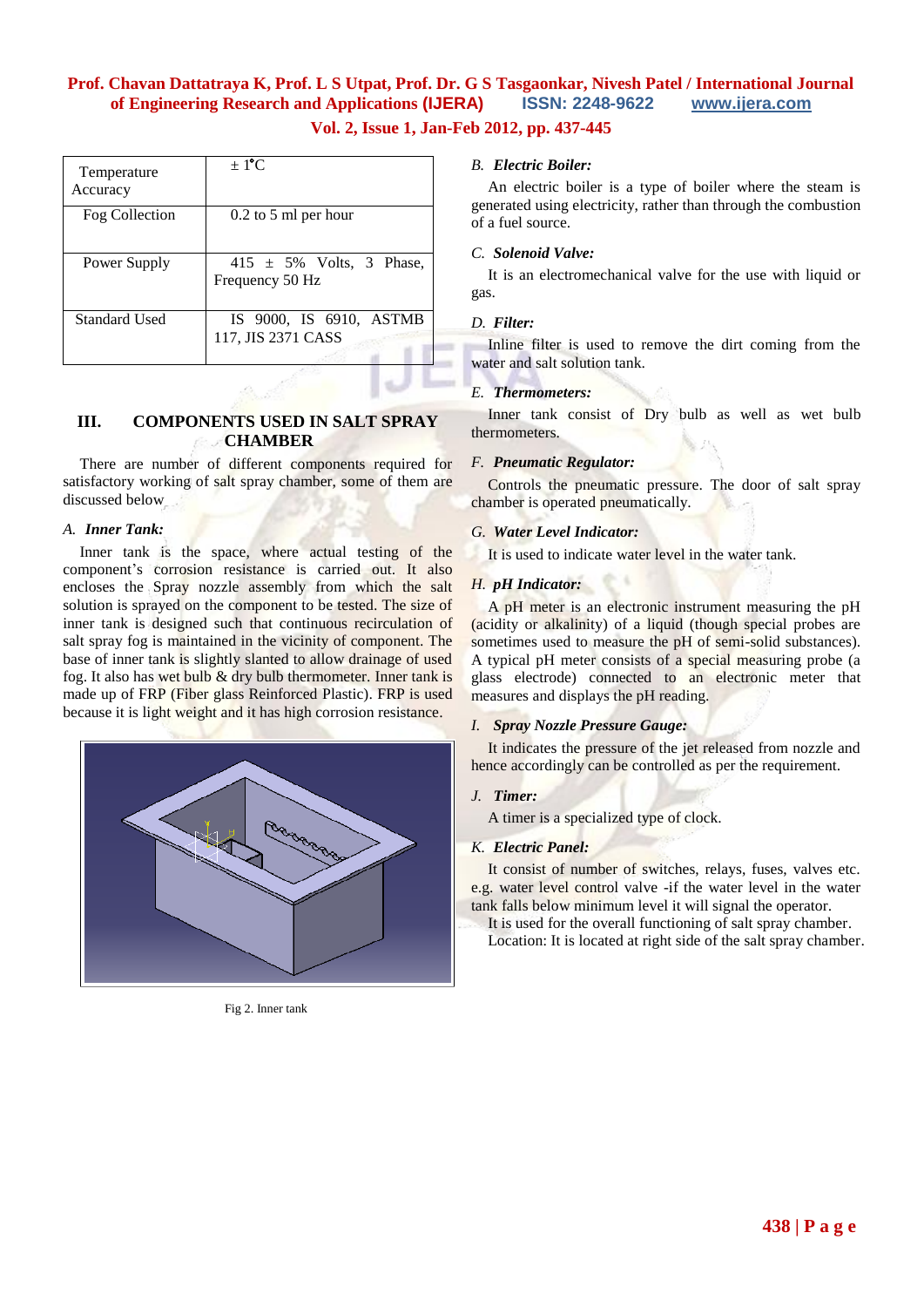**Vol. 2, Issue 1, Jan-Feb 2012, pp. 437-445**





Fig 3. Electric panel

# *L. Control Panel:*

It consists of numerous switches from where the operator can control overall functioning of chamber. Like-temperature control, time control, opening and closing of the doors, etc. Location: It is located at top right hand side of the chamber



Fig 4. Control panel

# **IV. DESCRIPTION OF PRESENT FRAME**

 The frame is most integral part of the chamber over which all the components are mounted. The present frame used by the company is made up of SS304 (Stainless Steel), of square tube Cross section having dimensions 40mm×40mm×1.62mm..

The base of the frame is maintained of SS 304 material to meet strength and rigidity requirements, while the upper structural members are changed to PVC.

A. *Weight and Cost of Present Frame:*



Fig 6. Cross section of present frame

Cross sectional area of existing square tube is  $(A) = 2.4870$  $\times 10^{-4}$  m<sup>2</sup>.

Total length of square pipe required to built one frame (L)  $= 27.76$  m.

Density of Steel is  $(\rho) = 8050 \text{ kg/m}^3$ . Sut of stainless steel =  $505$  N/mm<sup>2</sup>  $E=1.95\times10^5$  N/mm<sup>2</sup>. W (weight) =  $545.14$  N Cost of stainless Steel considered is  $=$  Rs. 240/kg. Therefore, Total Cost of Frame material is  $= 55.57 \times 240 = \text{Rs.} 13400$ /-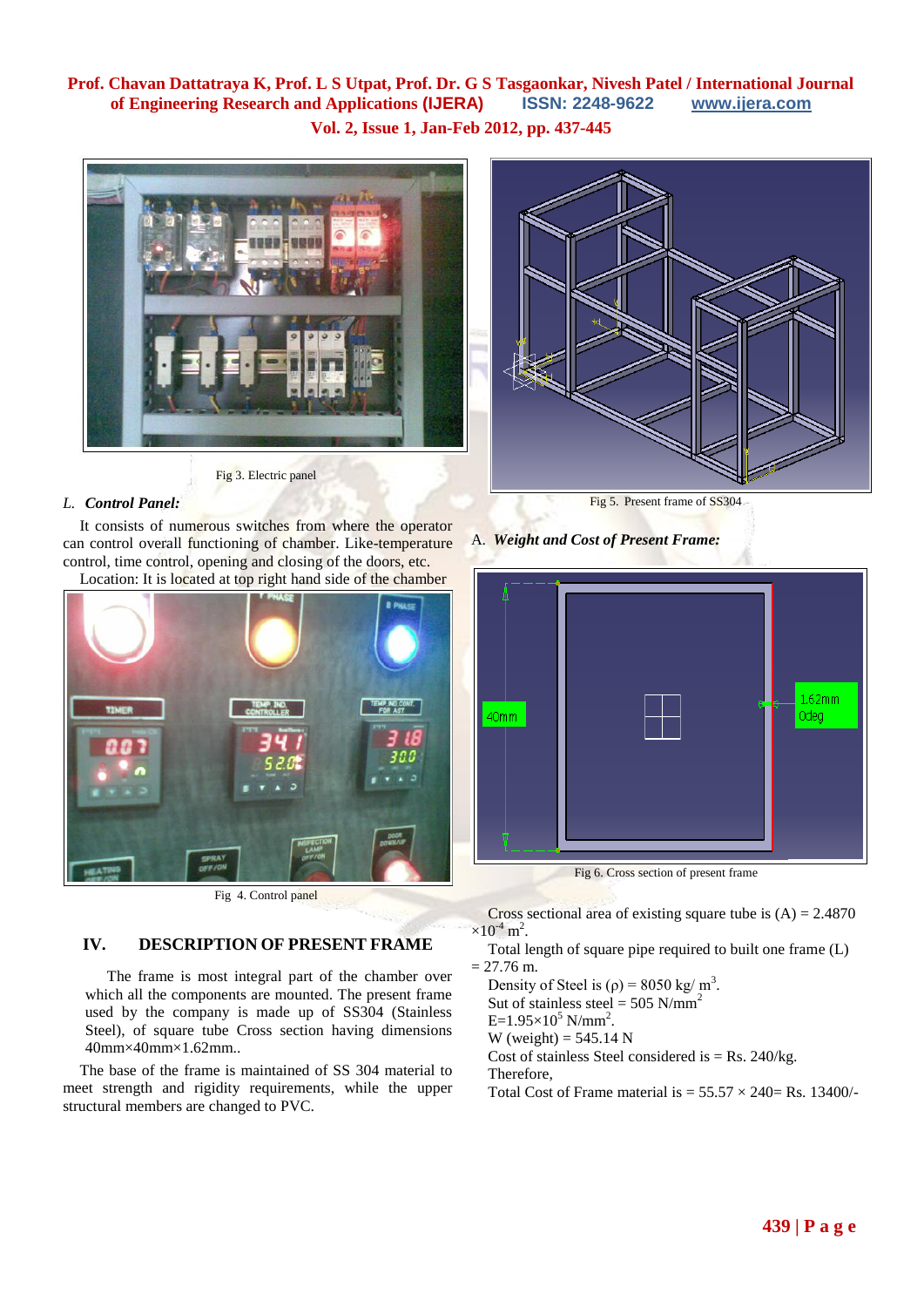# **Vol. 2, Issue 1, Jan-Feb 2012, pp. 437-445**

#### B. *Constraints given by Company:*

- 1. Factor of safety  $= 3$
- 2. Maximum weight acting on inner frame = 590 N
- 3. Maximum allowable deflection for structural member= 0.5mm
- 4. To change the material from SS304 to PVC.

## **V. DESIGN AND ANALYSIS OF SQUARE SHAPE PVC FRAME**

### A. *Material selection for Pipe:*

Cost of square shape SS304 pipe was high, therefore we decided to change the material from stainless steel to PVC. Polymer has light weight and high corrosion resistance.

There are different types of polymer such as

POLY VINYL CHLORIDE (PVC)

POLY VINYL FLURIDE (PVF)

POLY VINYLI DENE FLUORIDE (PVDF)

From the above selected material PVF cannot be used because it is available only in the form of film and cannot be injection moulded.

PVDF also is available in the form of granules and powder, hence cannot be used as material for frame pipe.

PVC can be moulded in the form of pipe, and available in various sizes.

There are two types of PVCs;

1. Soft PVC

2. Hard PVC

We have selected Hard PVC because it has more tensile strength than soft PVC.

## B. *Design of PVC Frames:{1}{2}{3}*



Fig 7. Square shape PVC cross section

The PVC material has Ultimate tensile strength  $= 55$  N/mm<sup>2</sup>

Consider Factor of Safety  $FOS = 3$ 

Therefore Allowable tensile strength  $\sigma_{all} = \frac{55}{3}$ Therefore  $\sigma_{all} = 18.33$  N/mm<sup>2</sup> The moment of inertia at X-X axis,  $I_{xx} = \frac{50 \times 50^3 - 46 \times 46^3}{2}$  $I_{xx} = 147712$  mm<sup>4</sup> The allowable bending moment is given by,<br>M =  $\frac{\sigma \times I}{I}$  $18.33 \times 147712$  $M =$ 25

 $M_{\text{allow}} = 108302.43$  Nmm Case I Considering the longest span for the member For  $l = 1110$ mm  $d^2$ 

$$
M_{\text{ends}} = \frac{0.2651 \times 1110^2}{12}
$$

$$
M_{\text{ends}} = 27268.2 \text{ Nmm}
$$

$$
M_{center} = \frac{w \times l^2}{24}
$$
  
\n
$$
M_{center} = \frac{w \times l^2}{24}
$$
  
\n
$$
M_{center} = \frac{0.2651 \times 1110^2}{24}
$$
  
\n
$$
M_{center} = 13609.57 \text{ Nmm}
$$
  
\n
$$
M_{center} < M_{ends} < M_{allowable}
$$

Hence design is safe for bending moment

 $M_{\text{allowable}} = \frac{W_{\text{allowable}} \times 1^2}{108302.43 \times 12}$ 

 $12$ 

 $=$ 

 $W_{\text{allowable}}$  = 1110<sup>2</sup>  $w_{\text{allowable}} = 2.109 \text{ N/mm}.$ But  $w_{\text{existing}} = 0.2651 \text{ N/mm}$  $W_{\text{existing}} < W_{\text{allowable}}$ 

 $\delta$  existing= $\frac{0.2651 \times 1110^4}{384 \times 4000 \times 147712}$  $δ$  existing = 1.77 mm

Maximum deflection allowed is 0.5 mm. So to reduce the deflection we added one extra column at the center of 1110 mm span.

Case II  $l= 555$ mm, Mends = =  $12$ 

 $Mends = 6804.78$  Nmm

M<sub>center</sub> maximum bending moment is given by,

 $M_{center} =$  $M_{\text{center}} = \frac{\frac{24}{0.2651 \times 555^2}}{9.2651 \times 555^2}$  $M_{center} = 3402.39$  Nmm  $M_{\text{center}} < M_{\text{ends}} < M_{\text{allowable}}$ Hence design is safe for bending moment,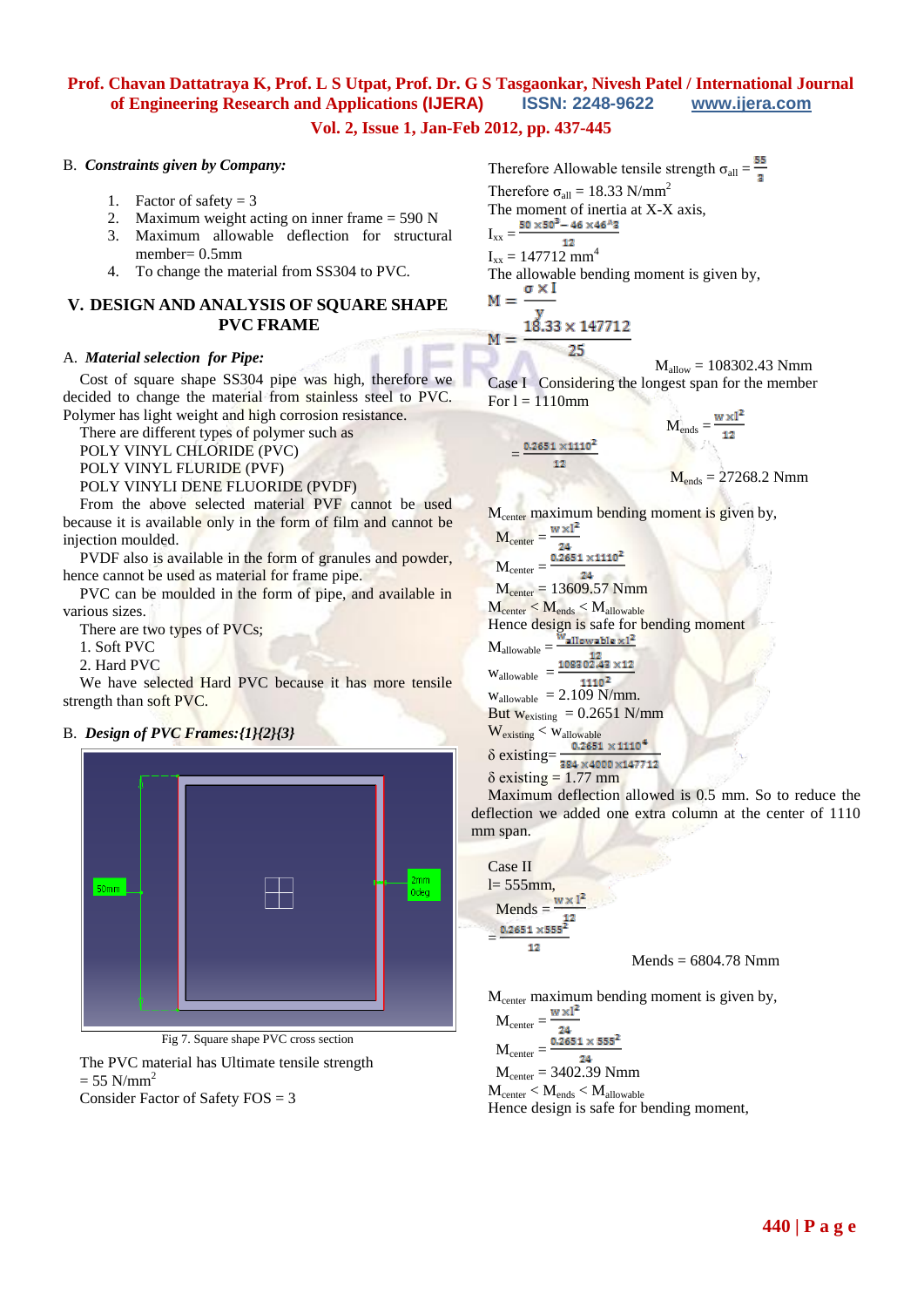**Vol. 2, Issue 1, Jan-Feb 2012, pp. 437-445**



Hence design is safe for deflection, for beam of span 555mm as deflection of beam is within the company's given constraint of 0.5mm.

Case I: Analysis was carried out considering the end joining details for the members



Fig 8. Maximum deflection of PVC beam of span 1110 mm

The deflection is coming 1.82 which is above 0.5 mm. The deflection is not permissible as per the requirement of company.



Fig 9. Bending moment analysis of PVC beam of span 1110 mm

From the above figure we can say that the bending moment is coming under limit, so the stresses coming on the beam is not crossing the allowable stress value. From this we say that the beam is safe according to bending moment but according to deflection it is not safe, so from this we conclude that the beam of PVC of span 1110mm is not safe.





Fig 10. Maximum deflection of PVC beam of span 555 mm

Now from above figure we can say that the beam with the central column support is not crossing the deflection limit, so the beam is coming safe by analytically & theoretically.



Fig 11. Bending moment analysis of PVC beam of span 555 mm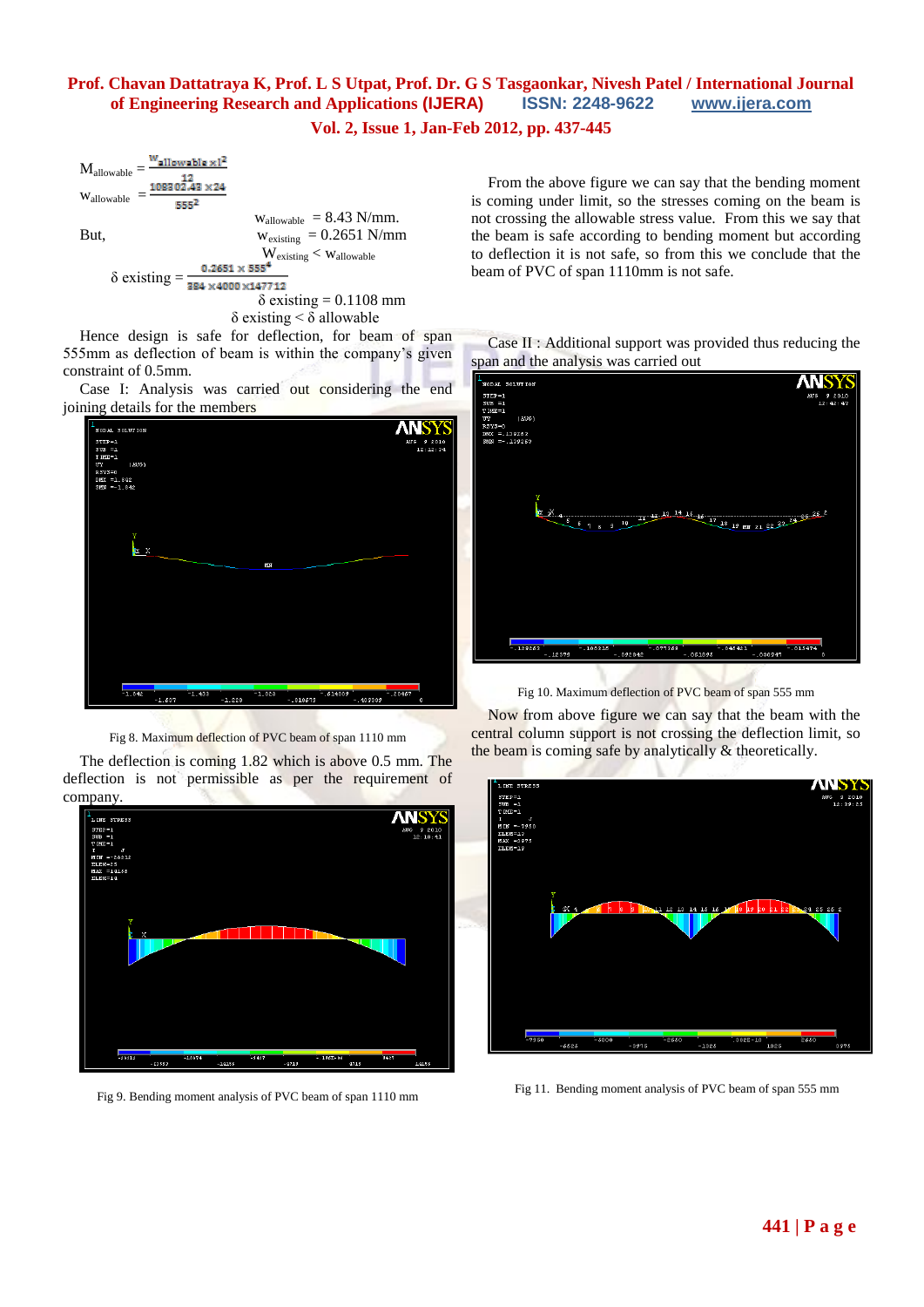**Vol. 2, Issue 1, Jan-Feb 2012, pp. 437-445**

The deflection of beam is coming under the limit, but it is equally important to check the valve of bending moment analytically, so from above figure we can say that the bending moment is safe analytically, from above figure we can say that the bending moment is not crossing the maximum value, and hence the stresses coming on the beam is less than allowable stress, so the beam with central column support is safe with respect to deflection and bending moment.

# C. *Comparison of Beams of different span:*

| Cases                         | Allowable<br><b>Bending</b><br>Moment<br>(Nmm) | Actual<br>Bending<br><b>Moment</b><br>(Nmm) | Allowable<br>Deflection<br>(mm) | Actual<br>Deflection<br>(mm) |
|-------------------------------|------------------------------------------------|---------------------------------------------|---------------------------------|------------------------------|
| Case<br>(1110)<br>mm)         | 108302.43                                      | 27268.2                                     | 0.5                             | 1.77                         |
| Case<br>$\Pi$<br>(555)<br>mm) | 108302.43                                      | 6804.78                                     | 0.5                             | 0.11                         |

### Table 1. Comparison of beams of different span

The deflection by using beam of 1110 mm was coming 1.77 mm which is above the permissible value of 0.5 mm. The deflection by using beam of 555 mm span is coming 0.11mm which is within the permissible value .Beam of 555 mm span was considered safe.

### D. *Analysis of base frame SS 304:*

The Stainless steel base frame was analysed for deflection.



The base frame is supported by 4 wheels at the 4 corners each. The maximum deflection coming is 0.04 mm. Therefore, the base frame can successfully withstand the load acting on it.

#### E. *Weight and cost of square PVC Frame with SS 304 base:*

Cross Sectional Area (A) =  $3.84 \times 10^{-4}$  m<sup>2</sup>. Total Length required  $(L) = 20.28$  m. Density of PVC ( $\rho$ ) = 1380 kg/ m<sup>3</sup>.  $W_1 = 105.36$  N Weight of base frame, Cross Sectional Area (A) =  $0.196 \times 10^{-3}$  m<sup>2</sup>. Total Length required  $(L) = 6.84$  m. Density of steel ( $\rho$ ) = 8050 kg/ m<sup>3</sup>.  $W_2 = 105.95 N$ Weight of whole frame  $W = W_1 + W_2$  $W = 211.3$  N .i.e. 21.54 kg.

## **VI. PROPOSAL FOR PVC ANGULAR CROSS SECTION FRAME**

- i. PVC 'L' shaped cross-sectional members were considered in place of square PVC cross-section. Strength and deflection for L shape were checked and found within limits with strength of square cross-section coming as twice (2.296 times) that of L cross-section.{4}
- ii. For joining of L shaped cross-section members, corner plates are required as shown. Considering the complexity and additional cost involved, it was decided to go for square PVC pipe.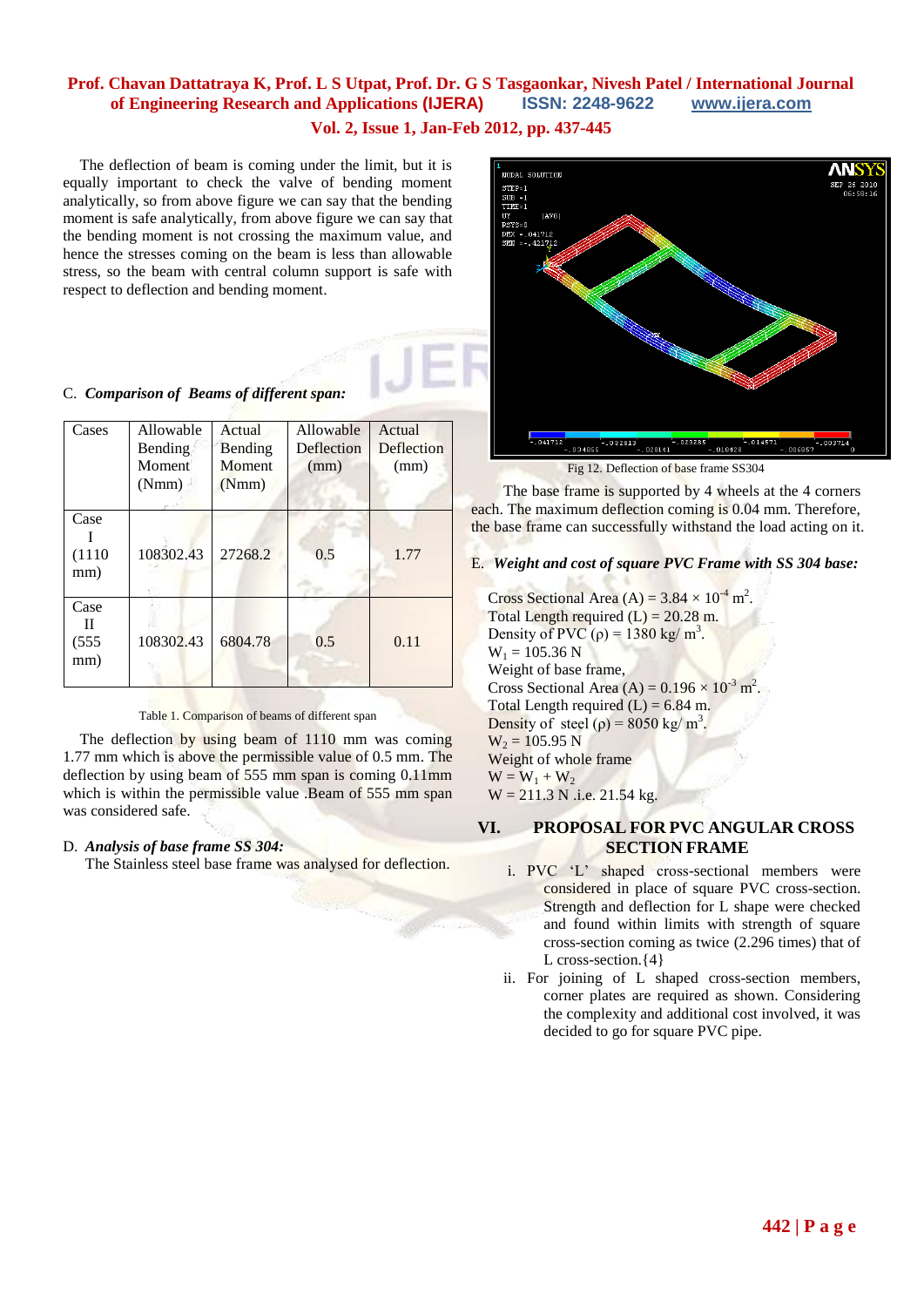**Vol. 2, Issue 1, Jan-Feb 2012, pp. 437-445**

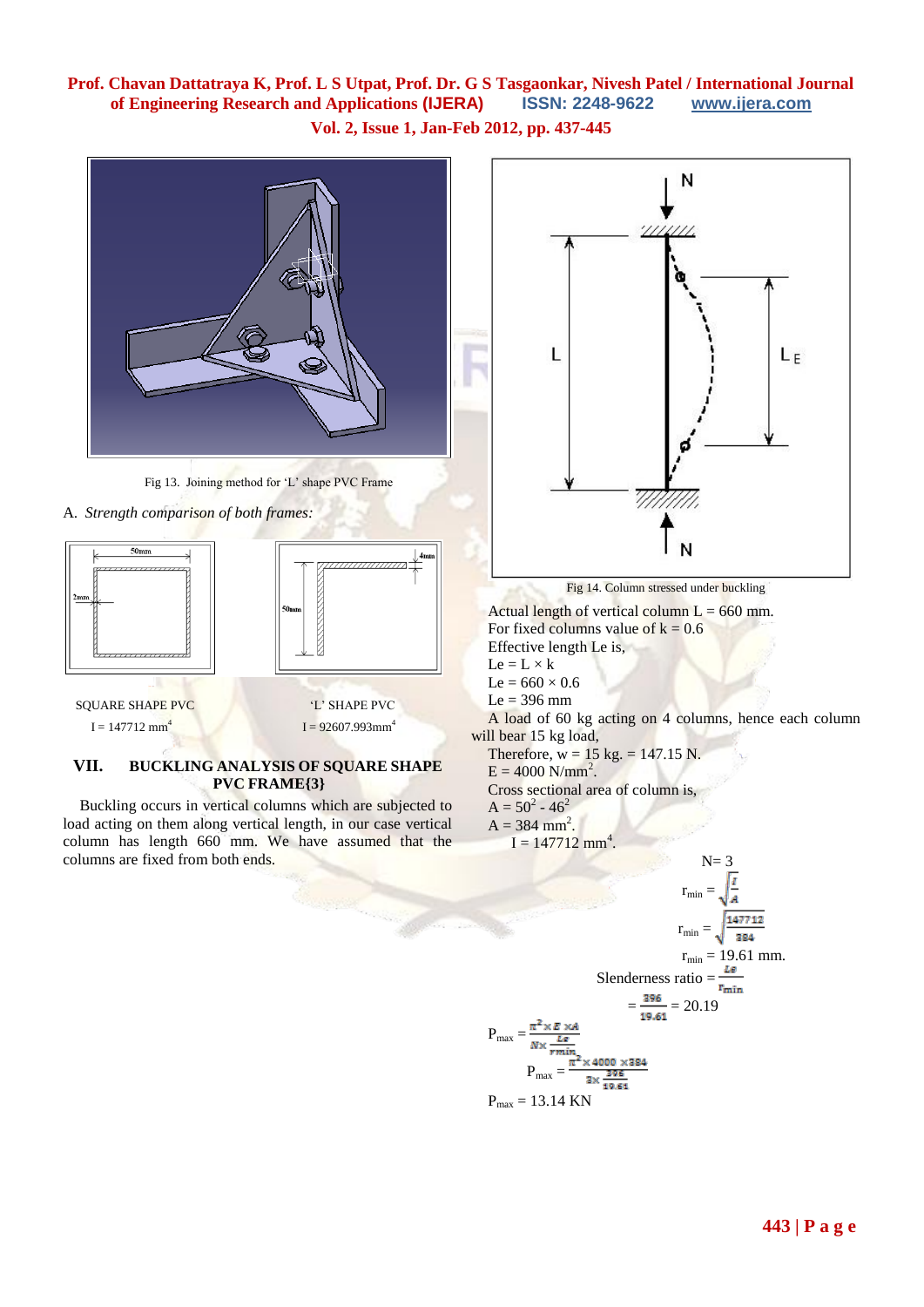$P_{actual} = 147.15 \text{ N} < 13.14 \text{ KN}$  As  $P_{max} > P_{actual}$ , hence the



design is safe in buckling also.

Fig 15. Buckling of vertical column

But the main part of frame is its column support it should not buckle due to axial load. From analytical method we can see the effect of load on columns; so from above figure, we can say that the buckling of beam is negligible so the column is coming safe.

## **VIII. SELECTION OF JOINING METHOD**

For the joining of the members threaded joints and PVC welded joints were compared and threaded joints were preferred.{5}



Fig 16. Comparison of welded and threaded joint

## **IX. DESIGNED FRAME**



Fig 17. Designed frame

# **X. RESULT TABLE**

| PART                                 | <b>SIZE</b>         | QTY.             | WT.   | $COST*$ | <b>COST</b> |
|--------------------------------------|---------------------|------------------|-------|---------|-------------|
|                                      |                     |                  |       | /KG     | (Rs)        |
| <b>PVC</b><br>frame                  | $50\times50\times2$ | 20.28<br>m       | 10.74 | 67      | 720         |
| Base<br>frame<br>SS304               | $50\times50\times1$ | 6.84m            | 10.8  | 240     | 2600        |
| Corner<br>Plate<br>(A <sub>1</sub> ) | $80\times80\times9$ | 16<br>Nos.       | 2.70  | 130     | 350         |
| Corner<br>Plate<br>(A <sub>1</sub> ) | $60\times60\times3$ | 72<br>Nos.       | 3.40  | 130     | 440         |
| <b>Nuts</b><br>& Bolt<br>SS304       | M8                  | 28<br><b>Nos</b> |       |         |             |
| Total<br>cost of<br>frame            |                     |                  |       |         | 4110        |

\* Rates considered are for comparison purpose only.